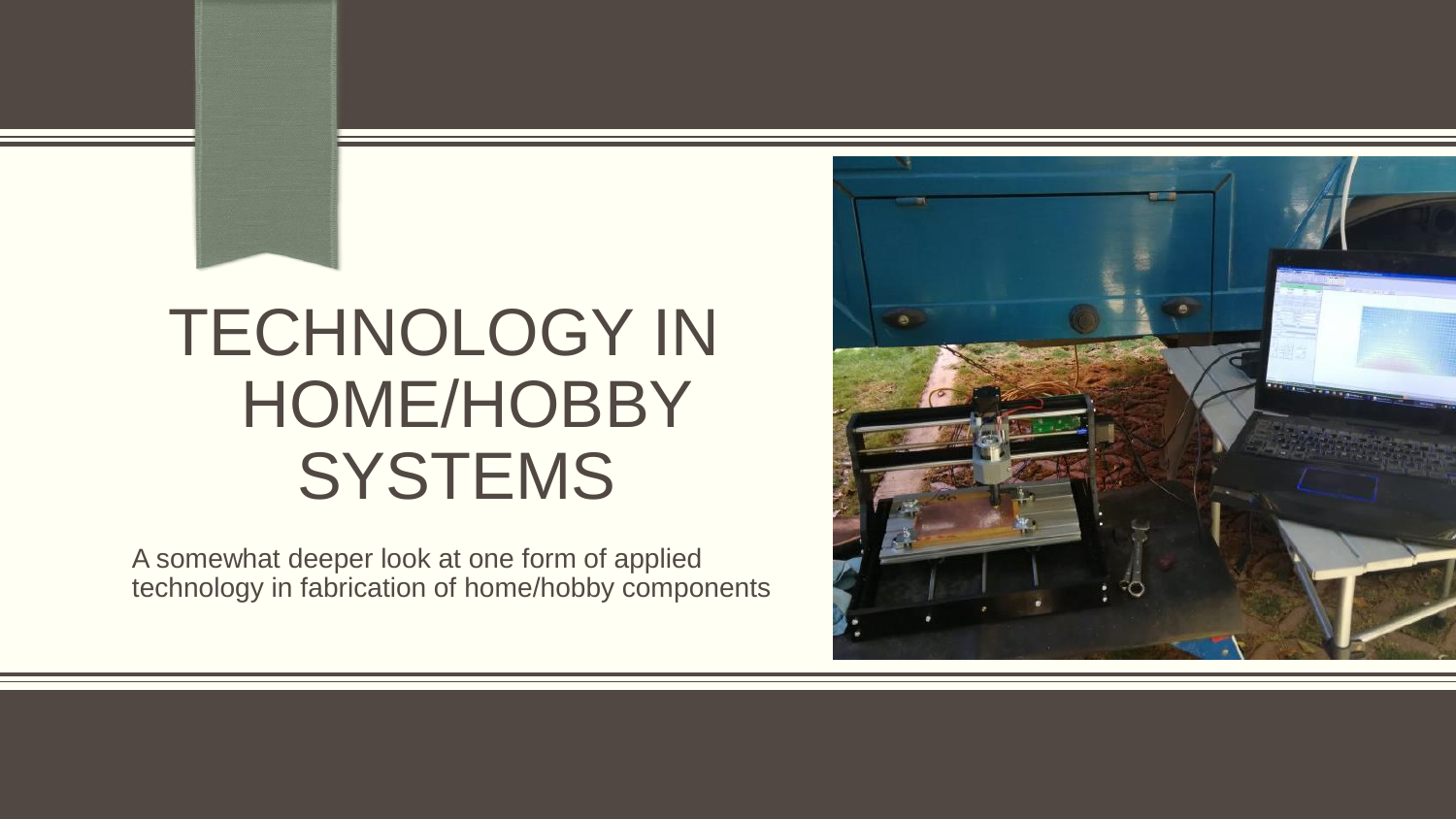# Warning!

- This presentation tends towards the technical side of machining via automated methods
- **-It still remains a high level introduction**
- Please ask questions
- Perhaps it will inspire you to go further
- Do proceed with caution if you do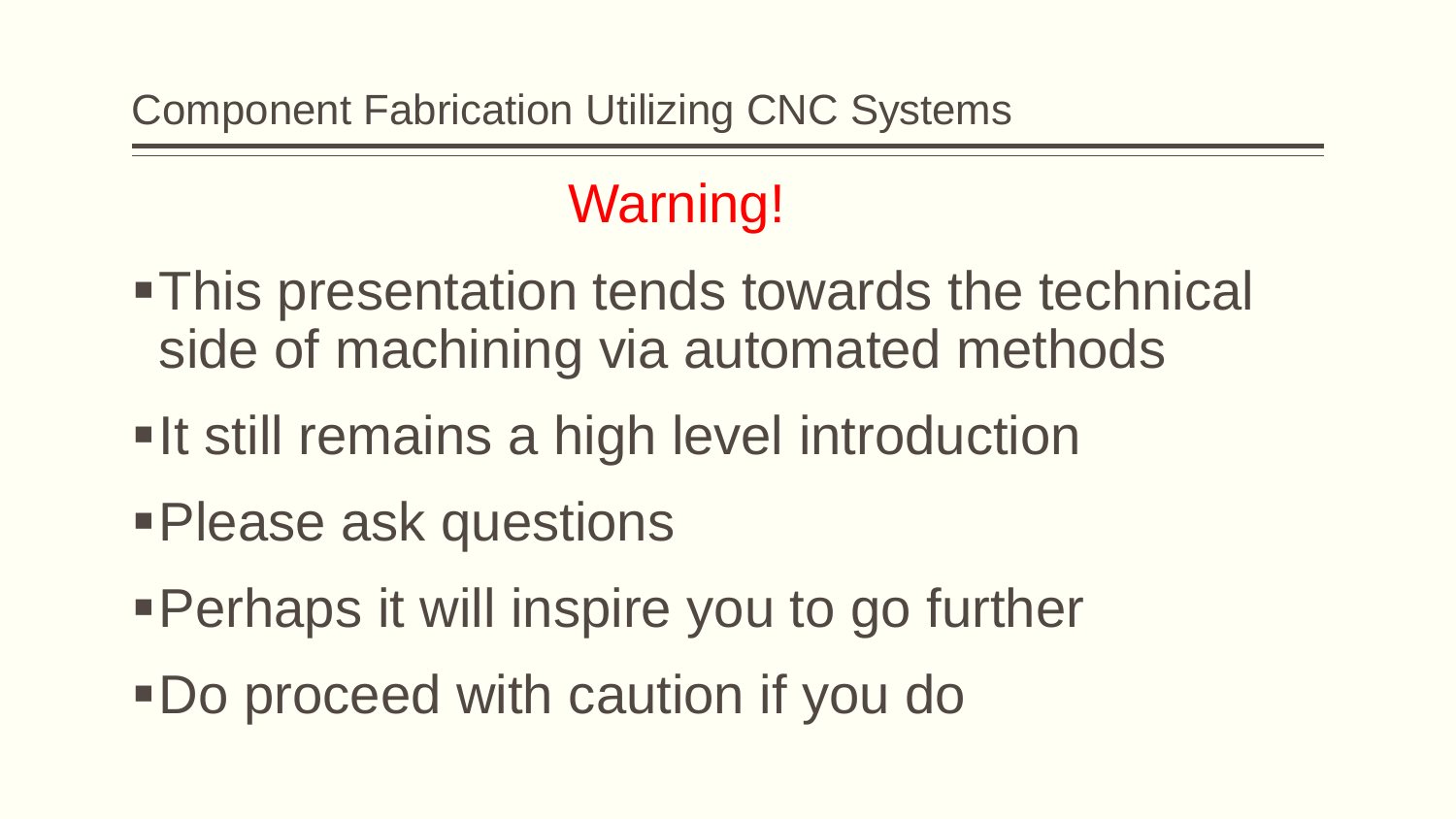### Component Fabrication Utilizing CNC Systems

- **Methods of modern machining applicable to modeling** 
	- 3D Printing
	- **E** Laser Machining
	- **CNC Routing**
- 3D Printing
	- Fabricating near impossible components of out special resin
	- **Reference The Nautical Research Journal, Summer 2014**
	- Commercial developer **Shapeways**
- **Laser Machining** 
	- Common in todays kits by most all manufacturers
	- High level Shop Notes topic introduced to the group by Bill E
	- Local fabricators; **Smidgen**, **Don Onley Shop (Rochester)**
	- **Home/hobby systems**
- CNC Machining
	- Not commonly used by any known kit manufacturer
	- High level Shop Notes topic introduced to the group by **Roger Gaborski**
	- **Local fabricator; Smidgen**
	- Home/hobby systems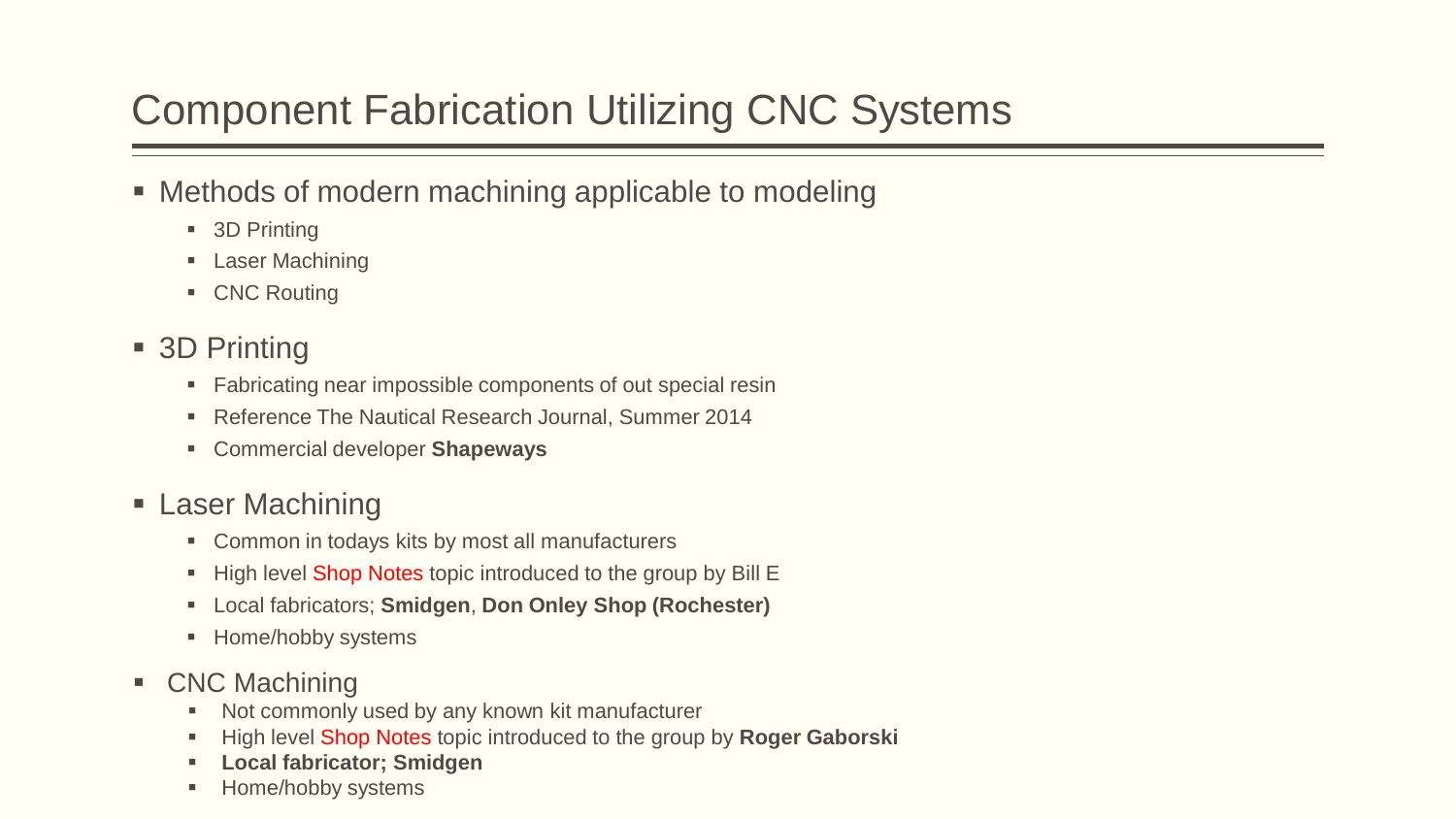- **Today's focus is CNC routing/carving for model ship component fabrication**
- Not a "be all end all solution" BUT……..
	- Useful for elements such as bulkheads, transoms, keel components etc.
	- Your imagination may be the only limiting factor to its application
	- Basic CNC systems have 3 axis capability X, Y, Z
	- More complex systems can incorporate a rotational axis and more (5, 6, 7 axis)
	- Wide array of tooling to fabricate parts
		- **Mini router bits**
		- **Nini drill bits**
		- Carving bits
		- **Miniature chucks**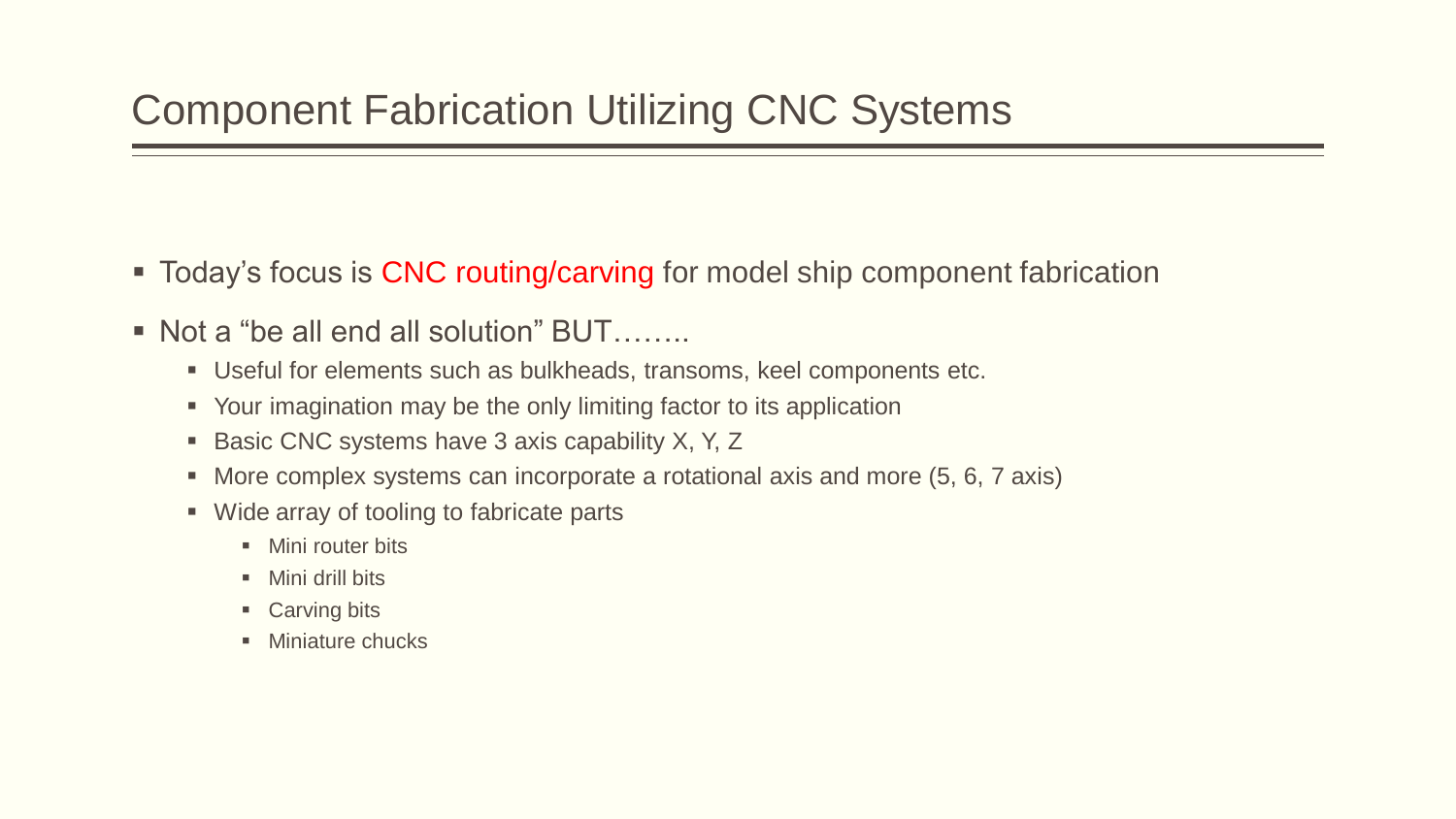#### Component Fabrication Utilizing CNC Fabrication

- Advantages
	- Broad range of material types can be used; wood, plastic, soft metals
	- Material thickness can be greater than most home/hobby laser systems
	- Capable of 3D carving
	- Fast reproduction given adherence to design rules
	- No char as with laser machining
	- Claim: As accurate as laser technology

#### **Disadvantages**

- Inside corners are rounded to the radius of the tool
- Witness or identity marks not easily applied
- Tool breakage can be a problem (one must pay attention to *feeds and speeds*)
- Hold downs and tabs must be more robust
- File continuity appears to be much more critical (more later)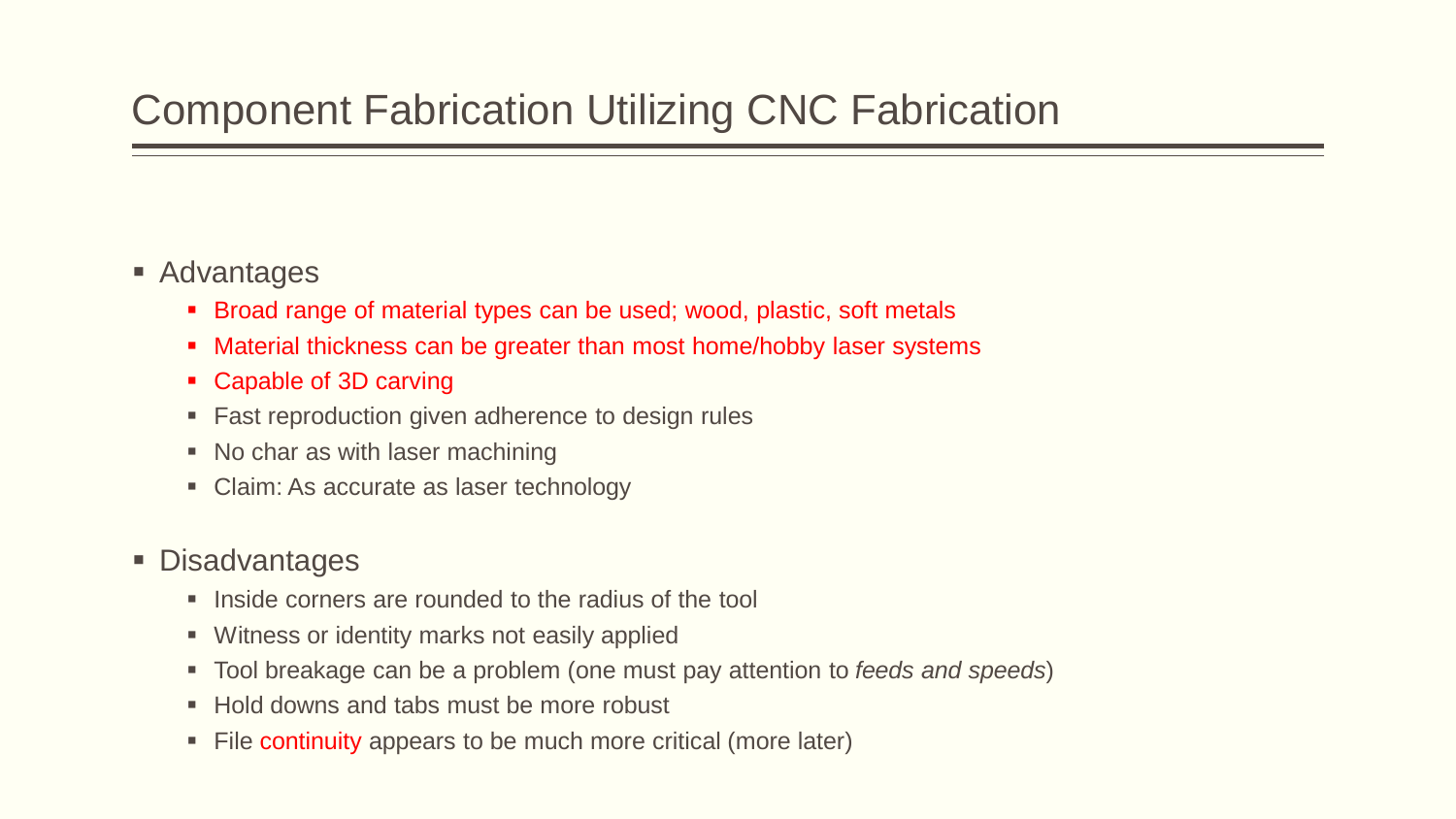#### Basic Path of Creation to Parts Production

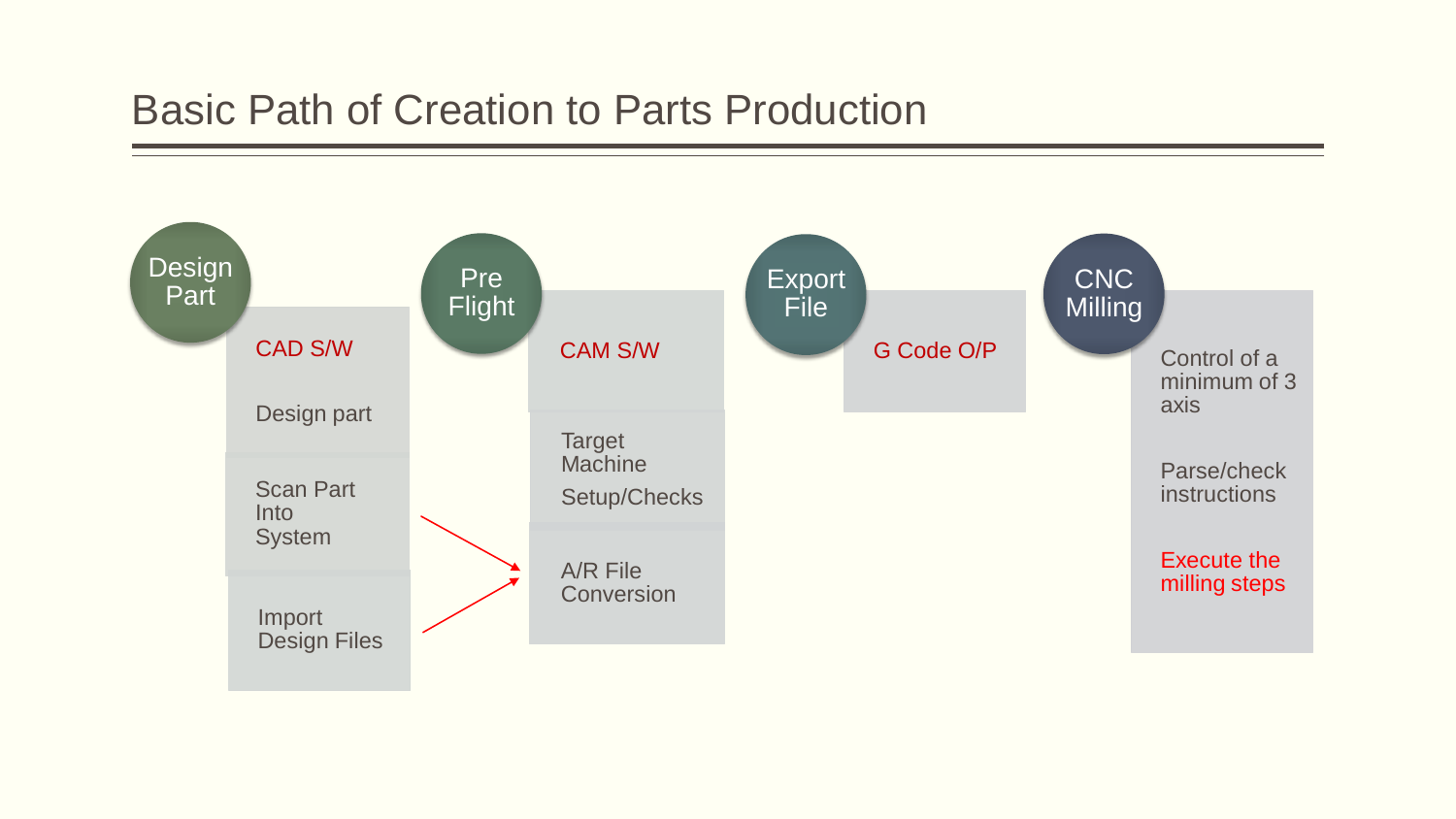#### Breaking Down The Process Steps



- For the most part one would use these software applications if you were starting from a blank sheet
- Corel Draw and MS Visio are not included as true CAD software applications but can be utilized
- Sketch Up may justifiably be placed under freeware?
- Run on Windows and some run on MAC OS
- \* Just too many to list here and that may be part of the problem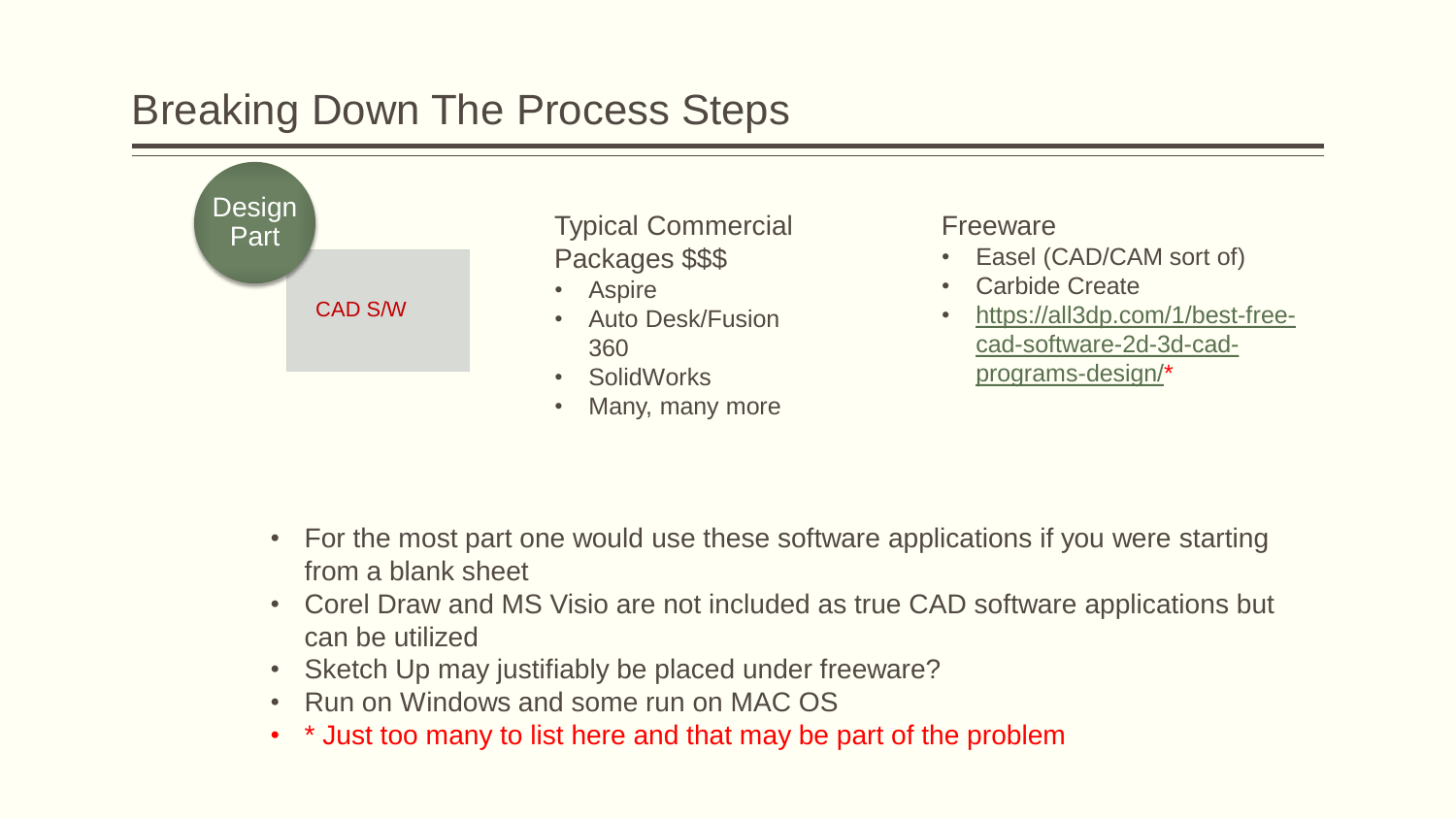#### Breaking Down The Process Steps



- Recall; one can import files for processing from other sources
- *(The more I delve into this subject I am tending to conclude this is more aptly a CAM function as some software are inseparable packages)*
- Types of imported files
	- Scanned image
	- DXF (file) Design Exchange File
	- SVG (file) Vector Graphic File
	- JPEG (picture)
	- PDF (requires conversion to JPEG via freeware)
	- Others?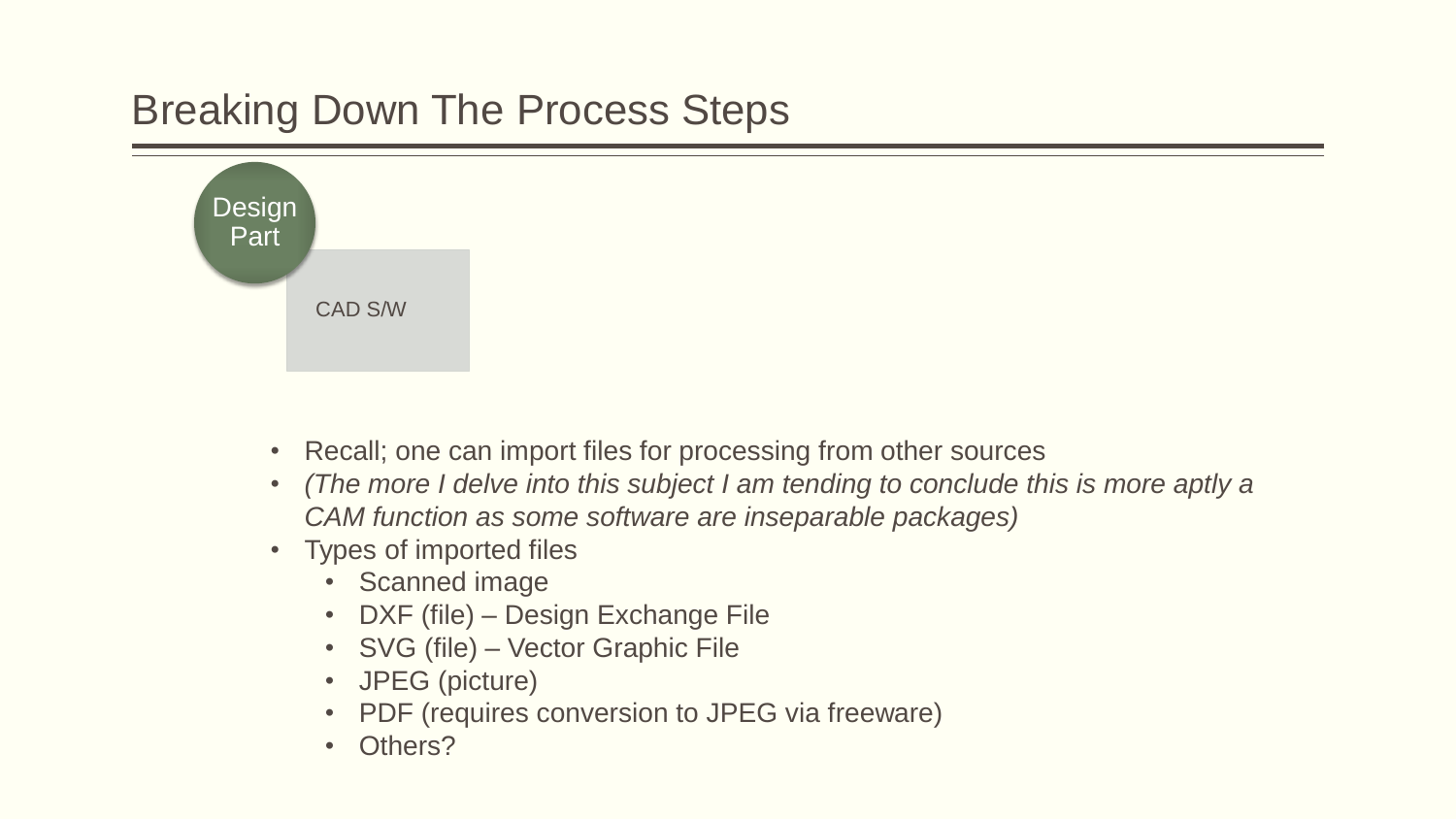#### Breaking Down The Process Steps



- The CAM software supports *target machine* particulars prior to generating an output command file for the CNC Controller
- The output command file is a *'G' Code file*, which defines positional (x/y/z) and router/spindle motor speed commands for the tool head. The file has no logic or arithmetic instructions for the CNC Controller.
- Some CAM packages have target device parameter setup. Easel is one such program. It supports parameter definition for my SainSmart 3018 Pro.
- Easel even adds tabs to your part design for through cutting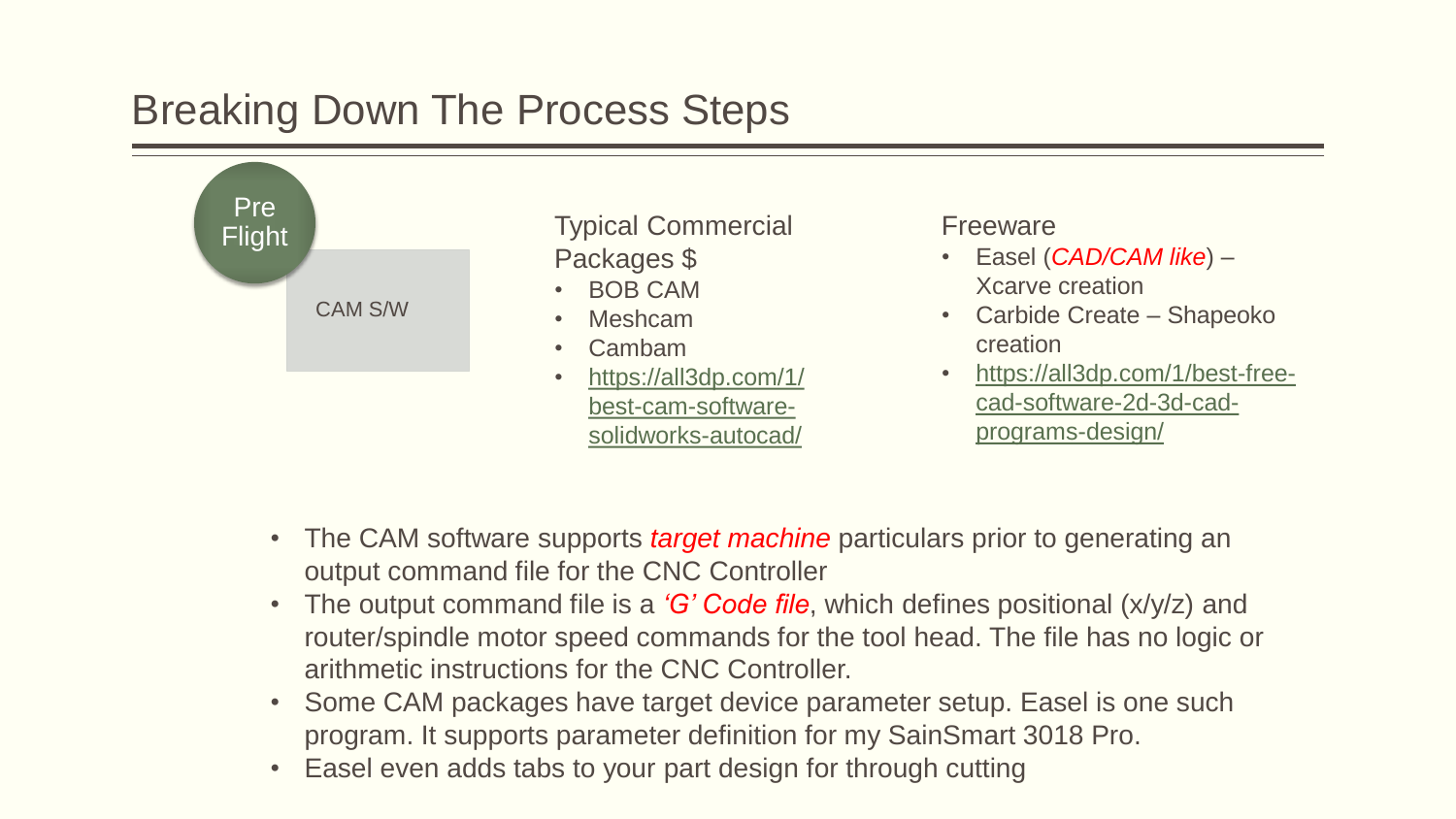# Entry into CNC Systems

- Bought the Sainsmart 3018 Pro thinking it might be a good learning tool
- Learn CNC Routing/Teach my grandson
- Configurable as a CNC router or laser system
- Equipped with a CAM like application called Candle
- Quite inexpensive; \$250
- Well made
- Customer support OK

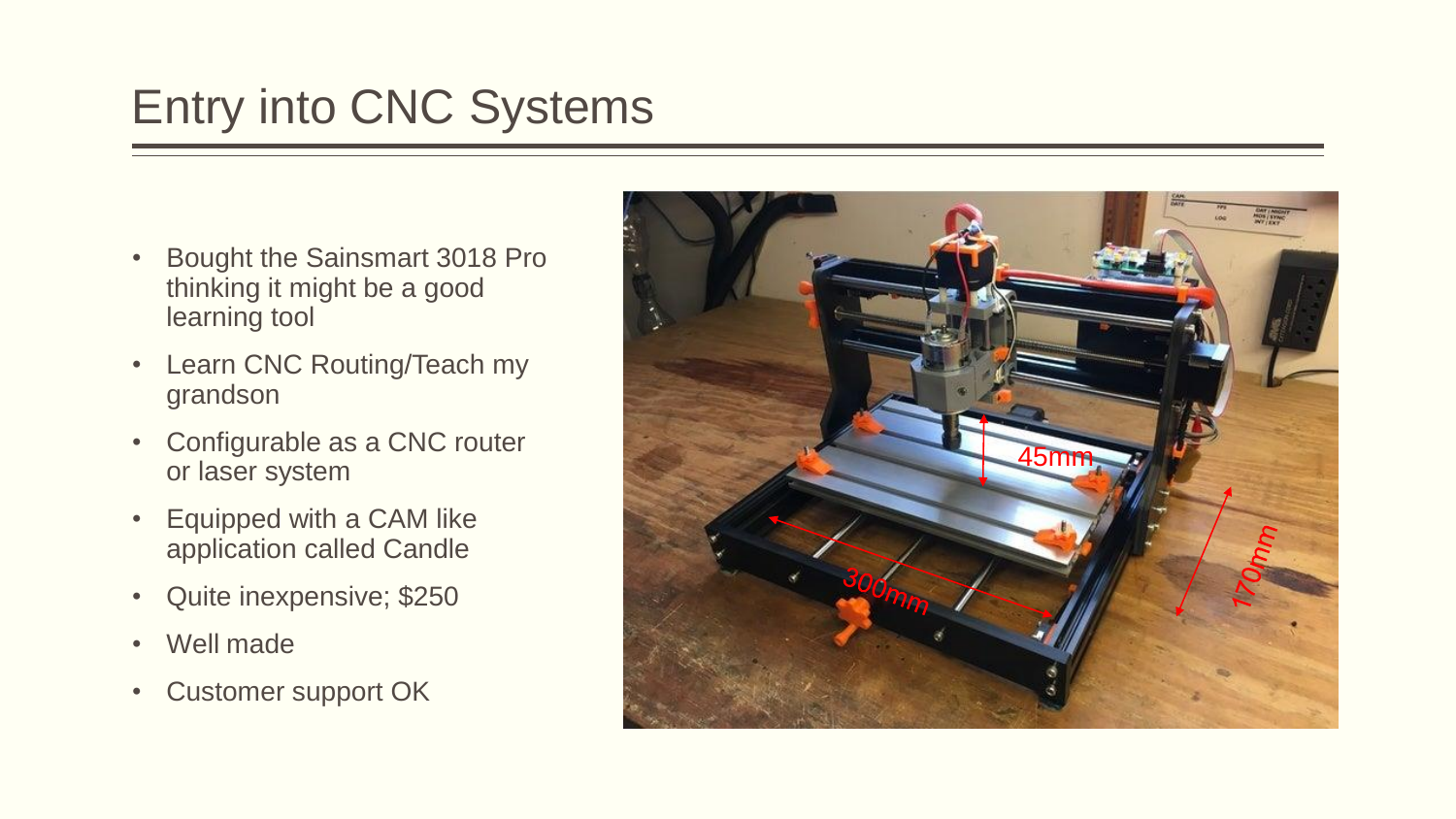# Original Plan Via the Sainsmart CNC System

- Machine Elements for a new project
- Share the work experience
- Import known workable files and execute fabrication of elements to prove the concept.
- After many attempts at file work *unable* to execute importing files elements into executable g code.
- Haven't given up just have to put it aside momentarily

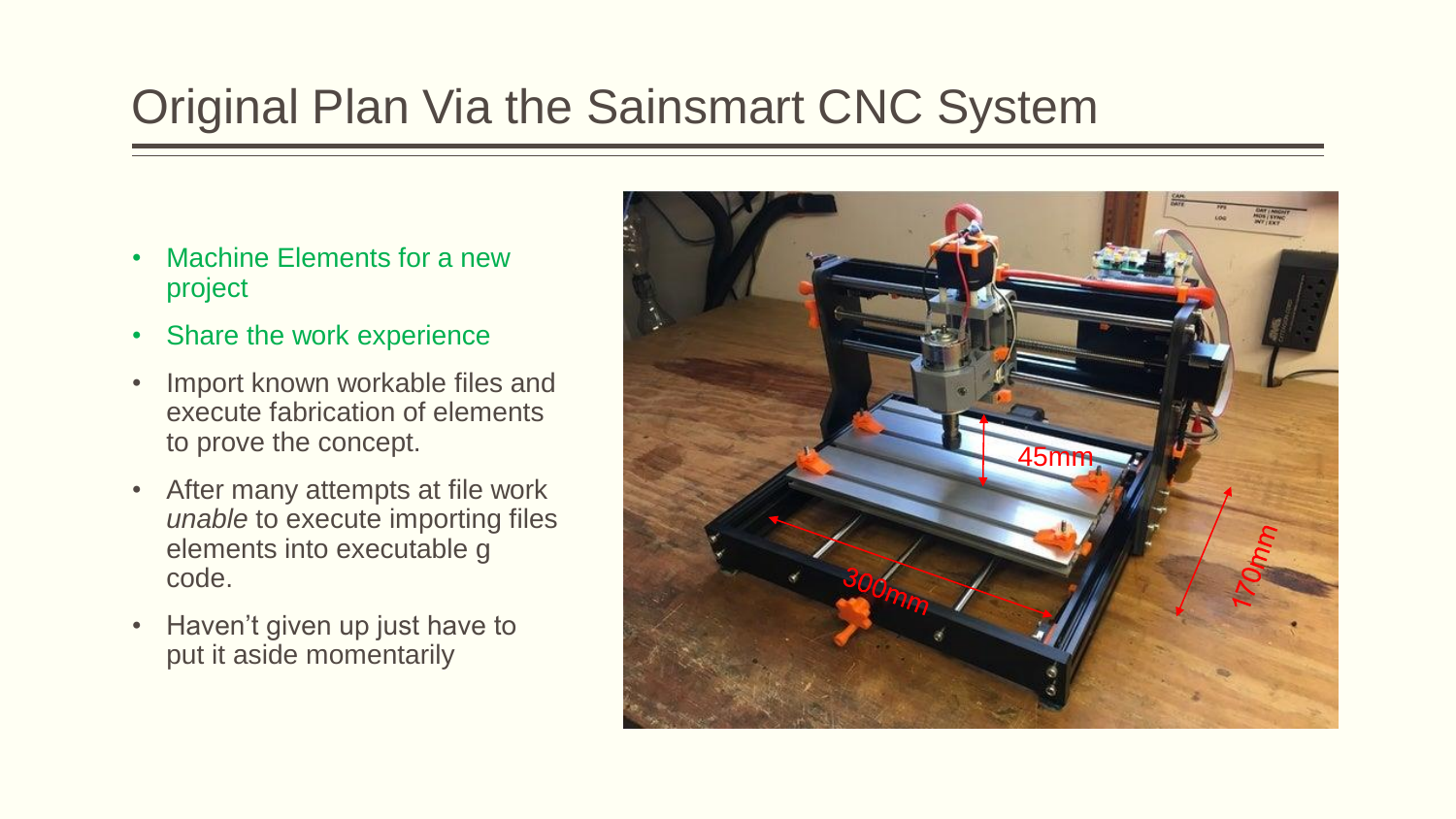# Project Via a Much More Robust CNC System

- Machining 28 Elements
- $\frac{1}{4}$  inch Lite Plywood
- Started with the DXF files
- Required considerable node continuity fixes via Aspire CAD/CAM application (\$\$\$)
- Added more robust tabs
- CNC Mill is Shopsaber, a commercial robust system
- Each element required about 2 minutes to complete

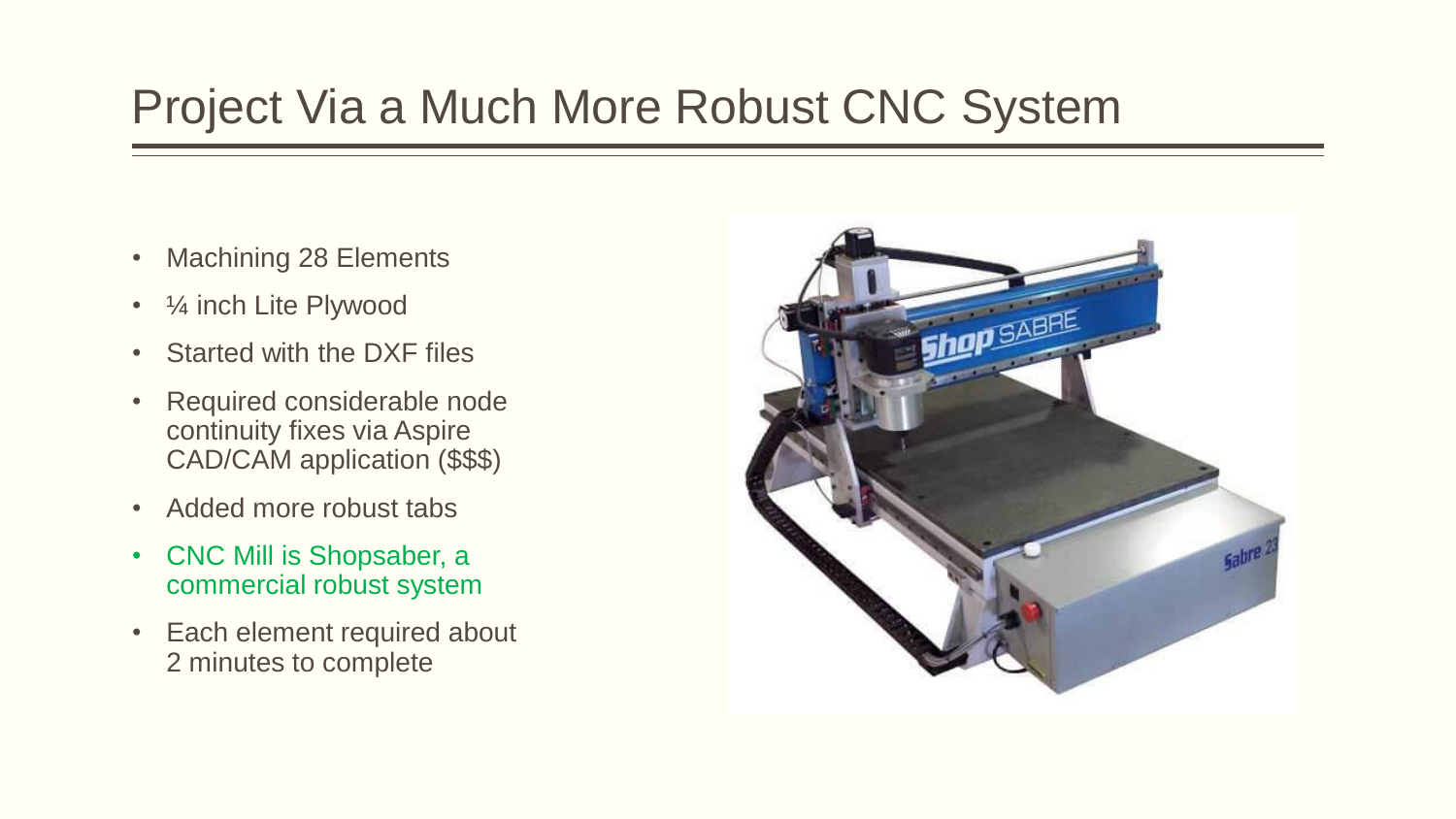- Imported DXF and SVG files as well as reworked scanned in images require accurate line/arc segment work to define the shape. The ultimate shape must be a continuous pattern. No node discontinuities!
- This requirement appears to be more critical than laser machining requirements
- Sharp and proper tool bits yield good results
- Speeds and feeds via the CAM application are important for successful execution
- Limit switches, if not part of the original CNC system, should be added
- If one ventures into this arena the purchase of a fully integrated hardware and software system is the path to follow.
	- **The Sainsmart 3018 Pro was \$249**
	- **If came with a rudimentary CAM like application**
	- The test software didn't work in most cases (2 out of the 5 test files worked)
	- The 3018 Pro controller software is poorly supported as there are many alterable parameters to tweak
- One would have to spend in the range of \$1300 or more to obtain a "turn key" system such as Shapeoko.